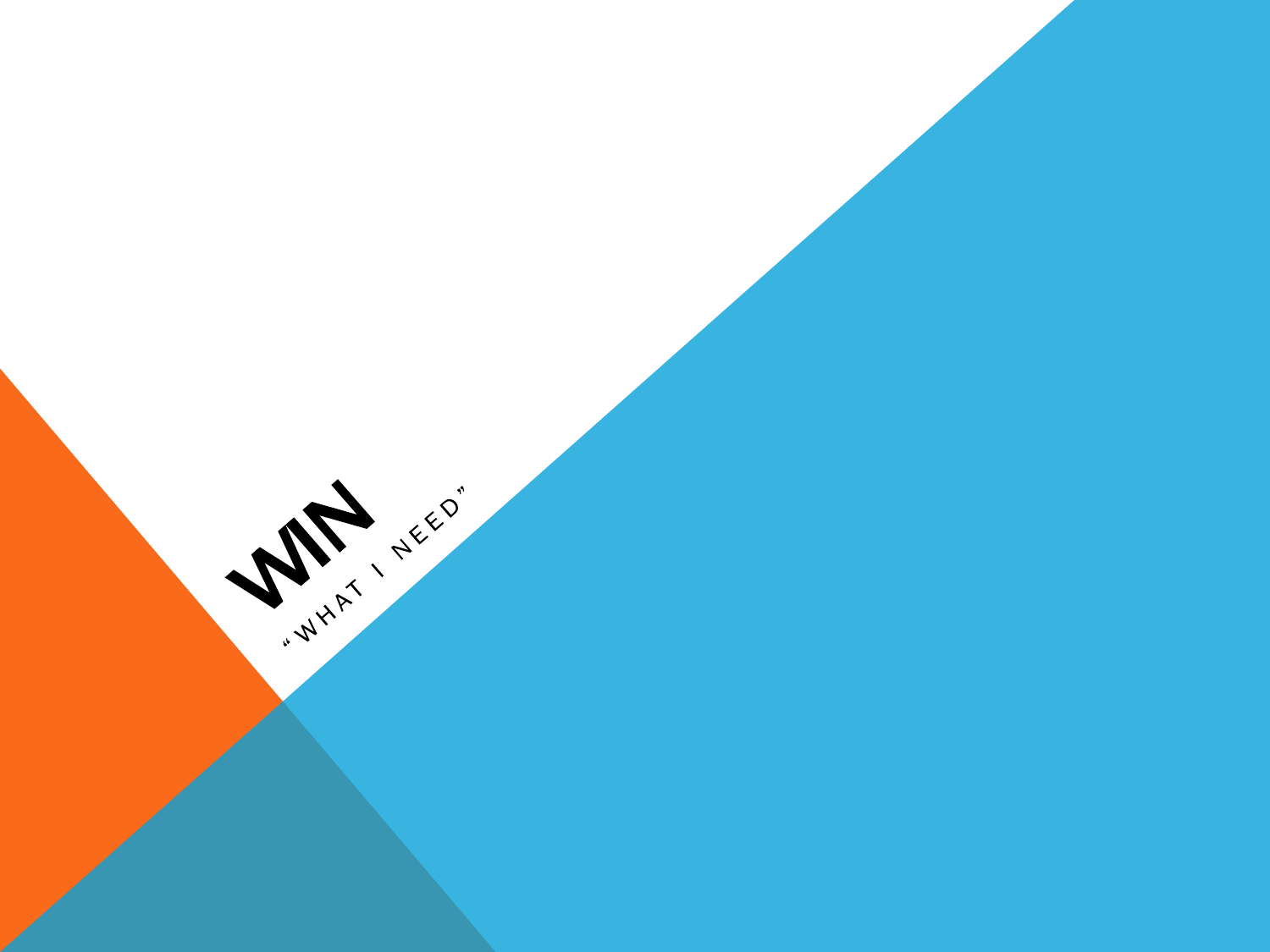# WIN TEAMS/HOMEROOM

#### TEAMS

- **students will put into** teams for both Math and Language Arts
- **ASSE** Students will be continually evaluated and assessed every 6-8 weeks to make sure their needs are being met

#### HOMEROOM

- **Students will normally** meet in their homeroom class Monday-Thursday from 8:05-8:45 and from 12:10-2:25
- **※ Your child's homeroom** teacher will be your first point of contact

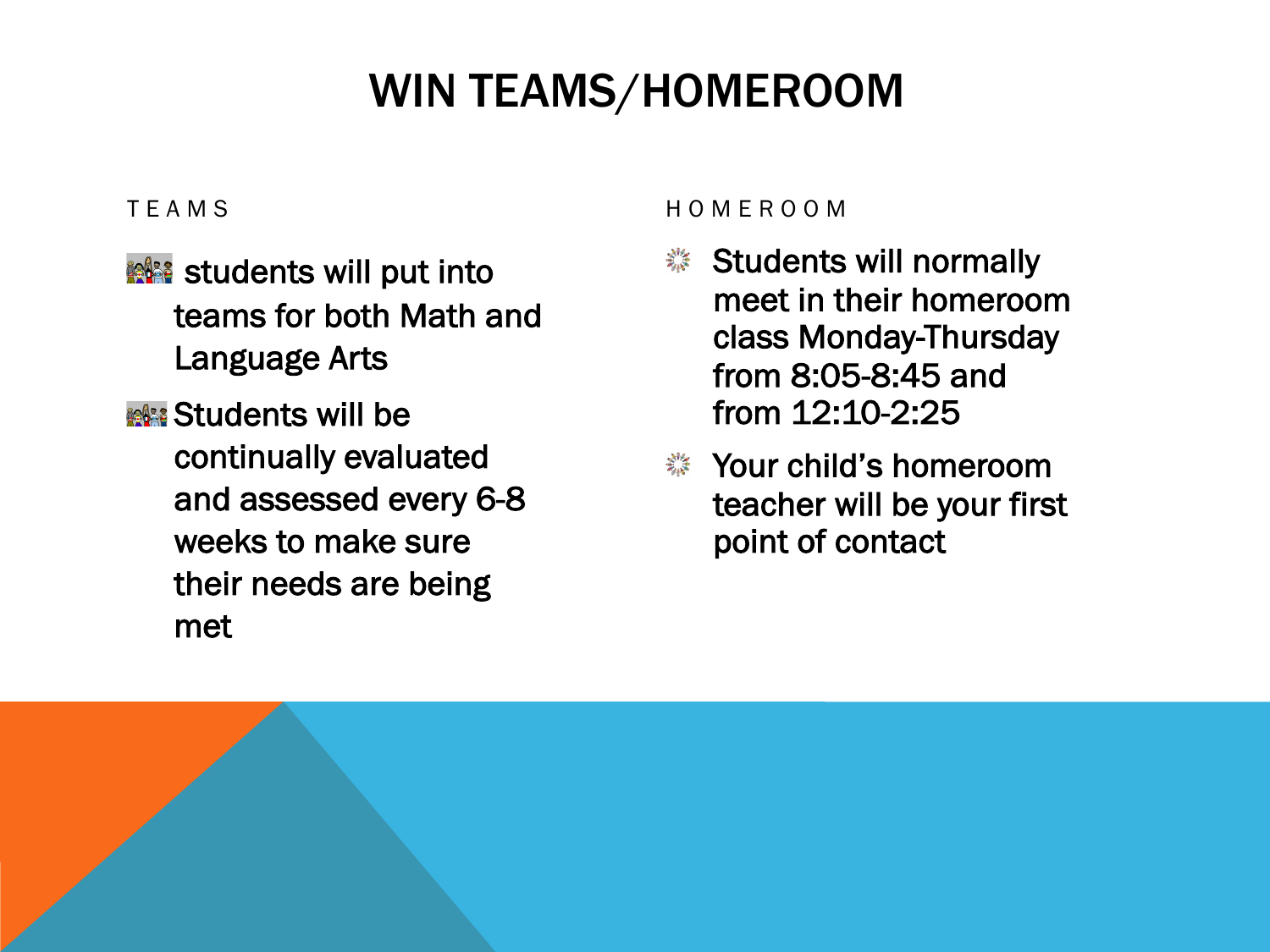### LANGUAGE ARTS

- All teams consist of skills based lessons according to need
- $\blacktriangleright$  All teams will cover basics such as grammar, spelling, as well as reading fluency, mastery and comprehension
- $\mathscr P$  All teams will use both fiction as well as non-fiction and will be integrating social studies and science
- $\blacktriangleright$  All teams will be using anthologies as well as novel sets

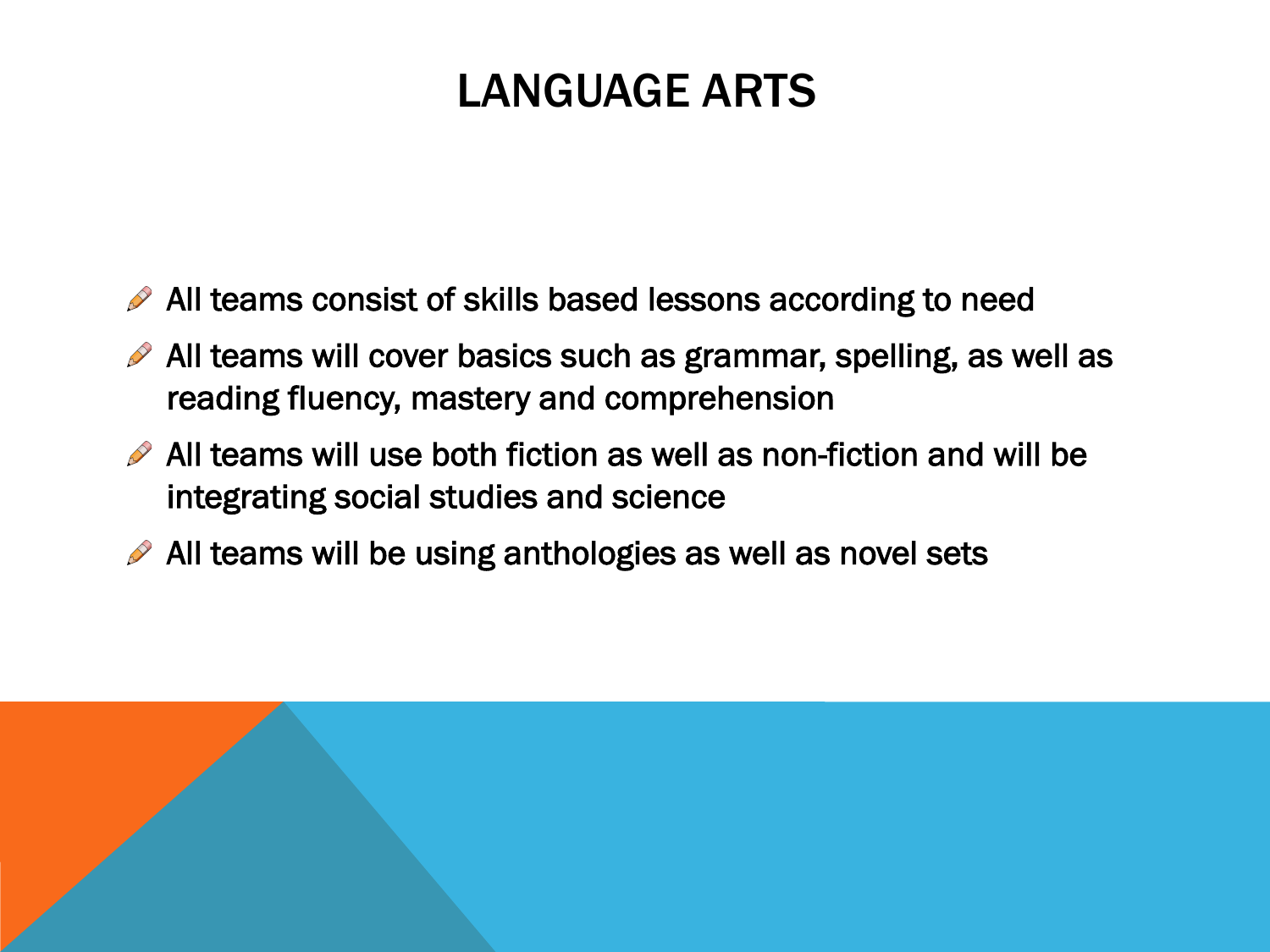## **MATH**

- Operations and algebraic thinking 碳
- Number operations 哪
- Fractions (3rd grade) 83
- Measurement and Data 健
- **Geometry** 哪

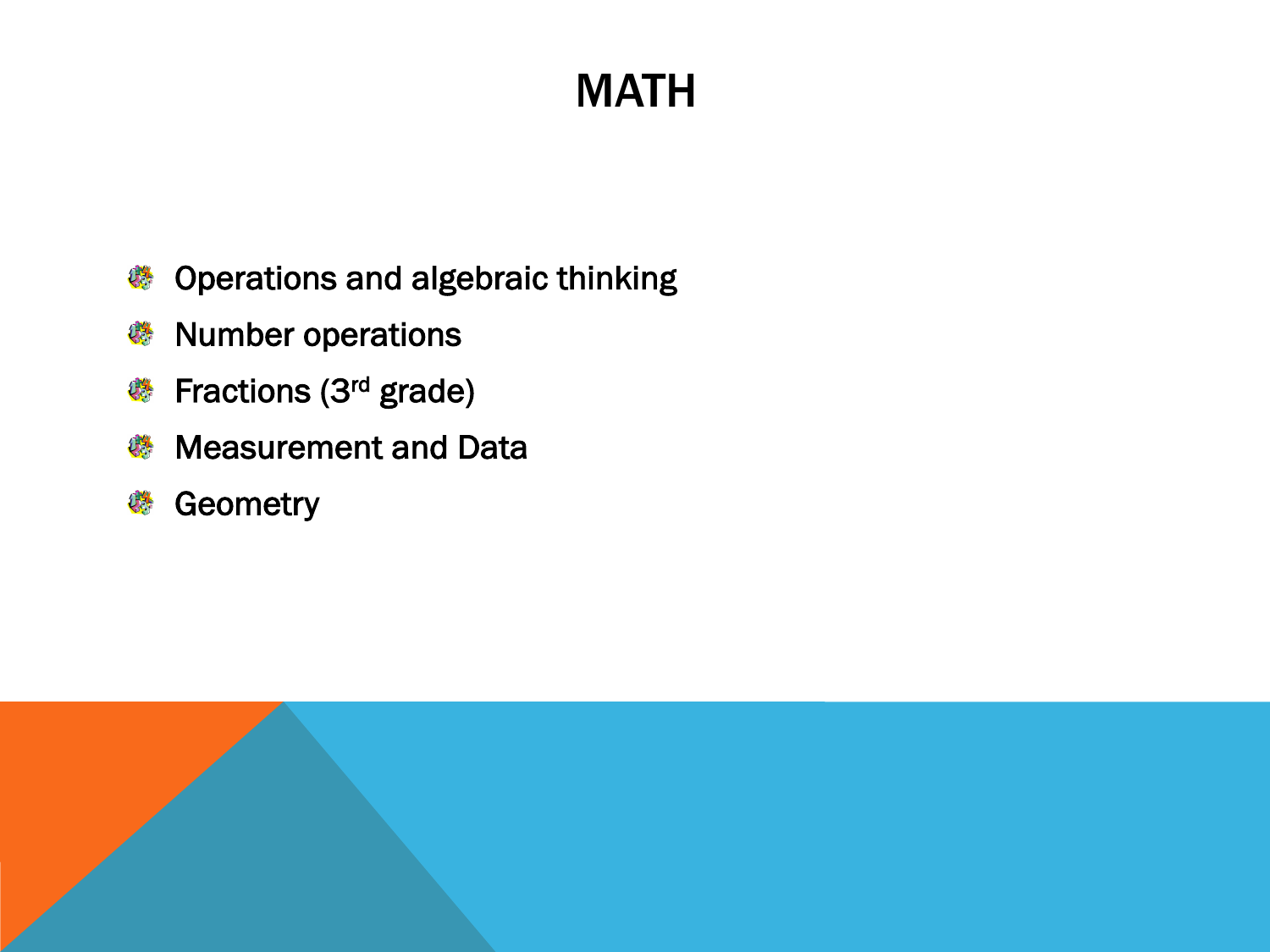## WRITING

- Common Core Aligned Units of Study developed by Lucy Calkins
- Narrative
- Informative
- Opinion

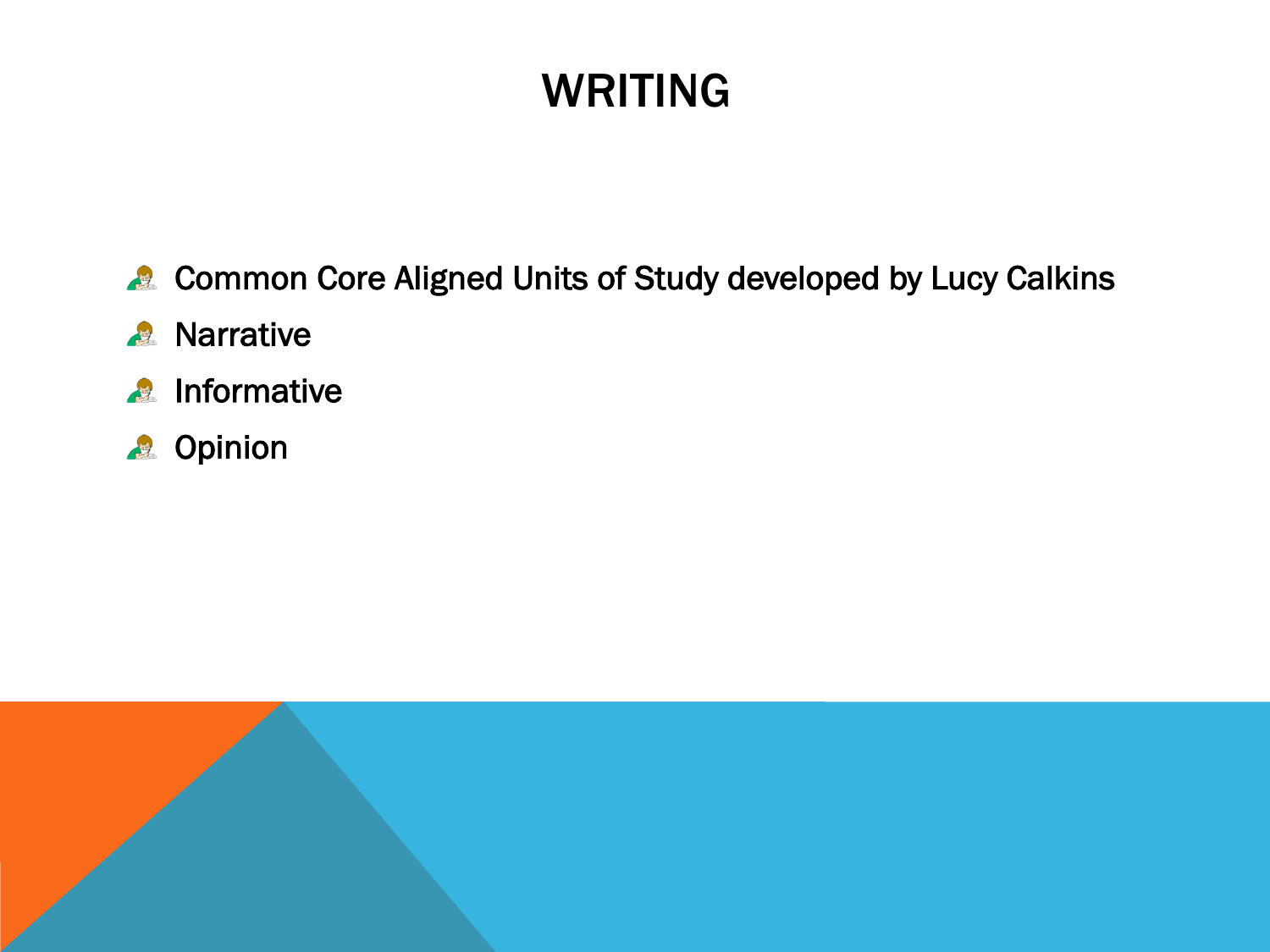### **SCIENCE**

- Power of Flowers: life cycle, traits and heredity  $\frac{1}{2}$
- Animals through time: habits, heredity and change over time  $\frac{1}{2}$
- Invisible forces: motion and magnetism ₩
- Stormy skies: weather climate, water cycle and natural disasters ₩
- Field trips: Pepperwood Preserve, Academy of Sciences and  $\frac{1}{2}$ Sonoma County Ag Days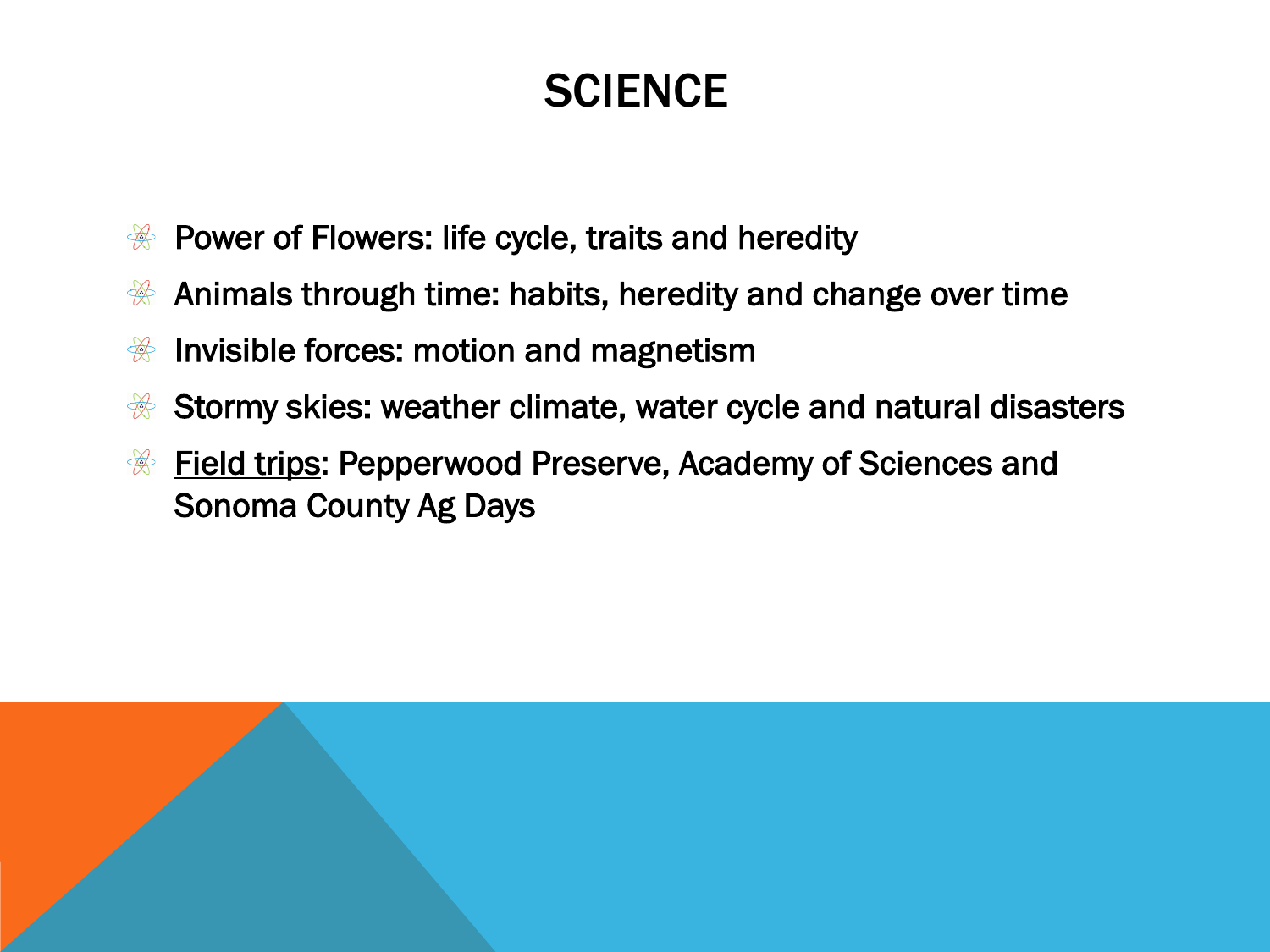### SOCIAL STUDIES

- **California and local geography**
- $\begin{picture}(20,20) \put(0,0){\line(1,0){10}} \put(15,0){\line(1,0){10}} \put(15,0){\line(1,0){10}} \put(15,0){\line(1,0){10}} \put(15,0){\line(1,0){10}} \put(15,0){\line(1,0){10}} \put(15,0){\line(1,0){10}} \put(15,0){\line(1,0){10}} \put(15,0){\line(1,0){10}} \put(15,0){\line(1,0){10}} \put(15,0){\line(1,0){10}} \put(15,0){\line(1$ Local Native American studies
- Rules, laws, and U.S. Government
- Sonoma County history

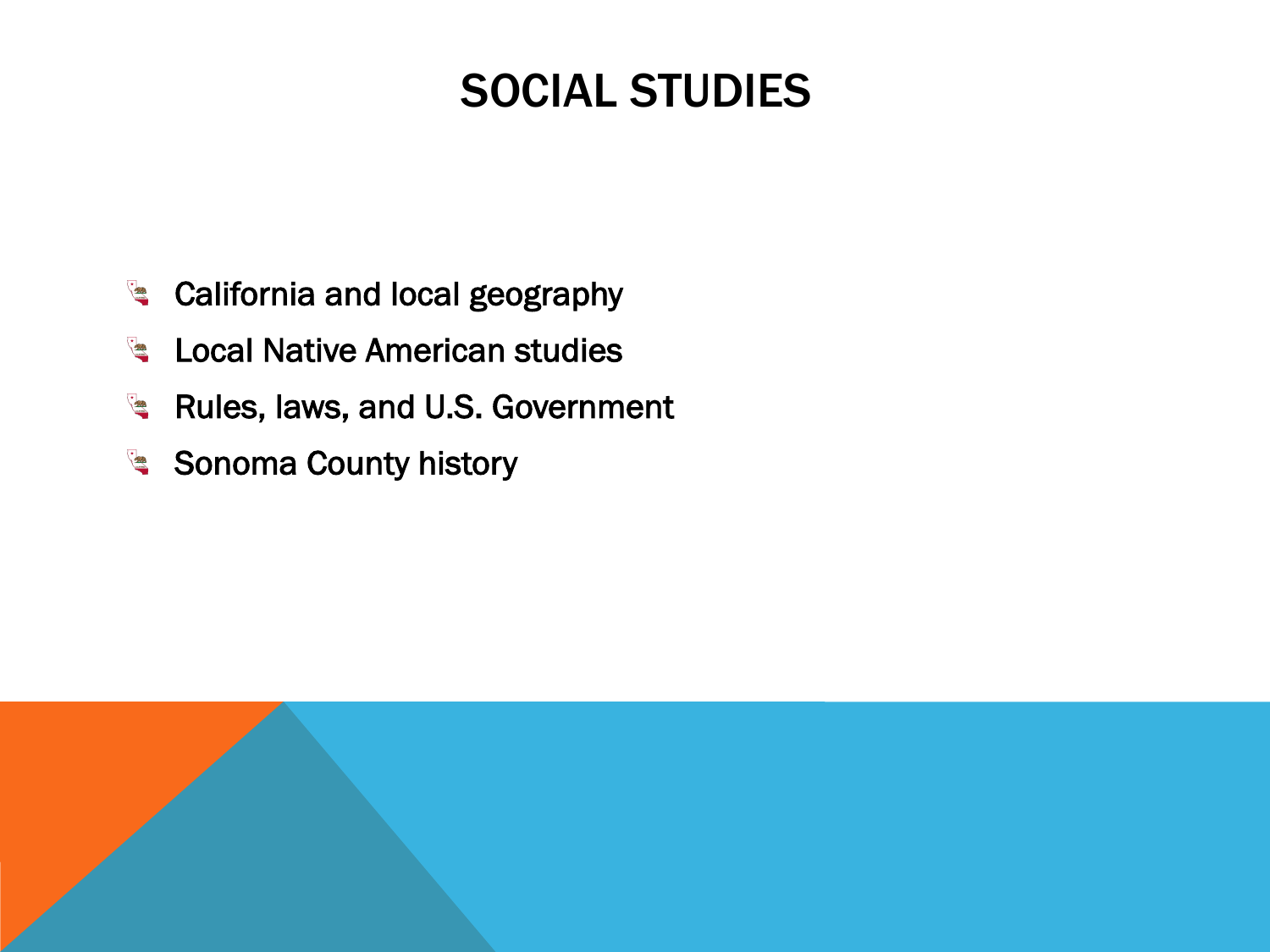### STANDARDS AND ASSESSMENTS

- DIBELS (Dynamic Indicators of Early Literacy Skills)3rd grade, 3  $\mathcal{L}$ times per school year
- Let's Go Learn: Santa Rosa City School's diagnostic assessment:  $\mathcal{L}_{\mathcal{S}}$ administered via Chromebook 3 times/year both 2<sup>nd</sup> and 3<sup>rd</sup> graders
- DRA (Developmental Reading Assessment) 2nd grade: 2 times/year  $\frac{1}{2}$
- Writing Assessments (Narrative, Informational and Opinion) both 2nd  $\mathbb{R}$ and 3<sup>rd</sup> grades
- SBAC (Smarter Balanced Assessment Consortium) 3rd grade in  $\mathcal{L}$ Spring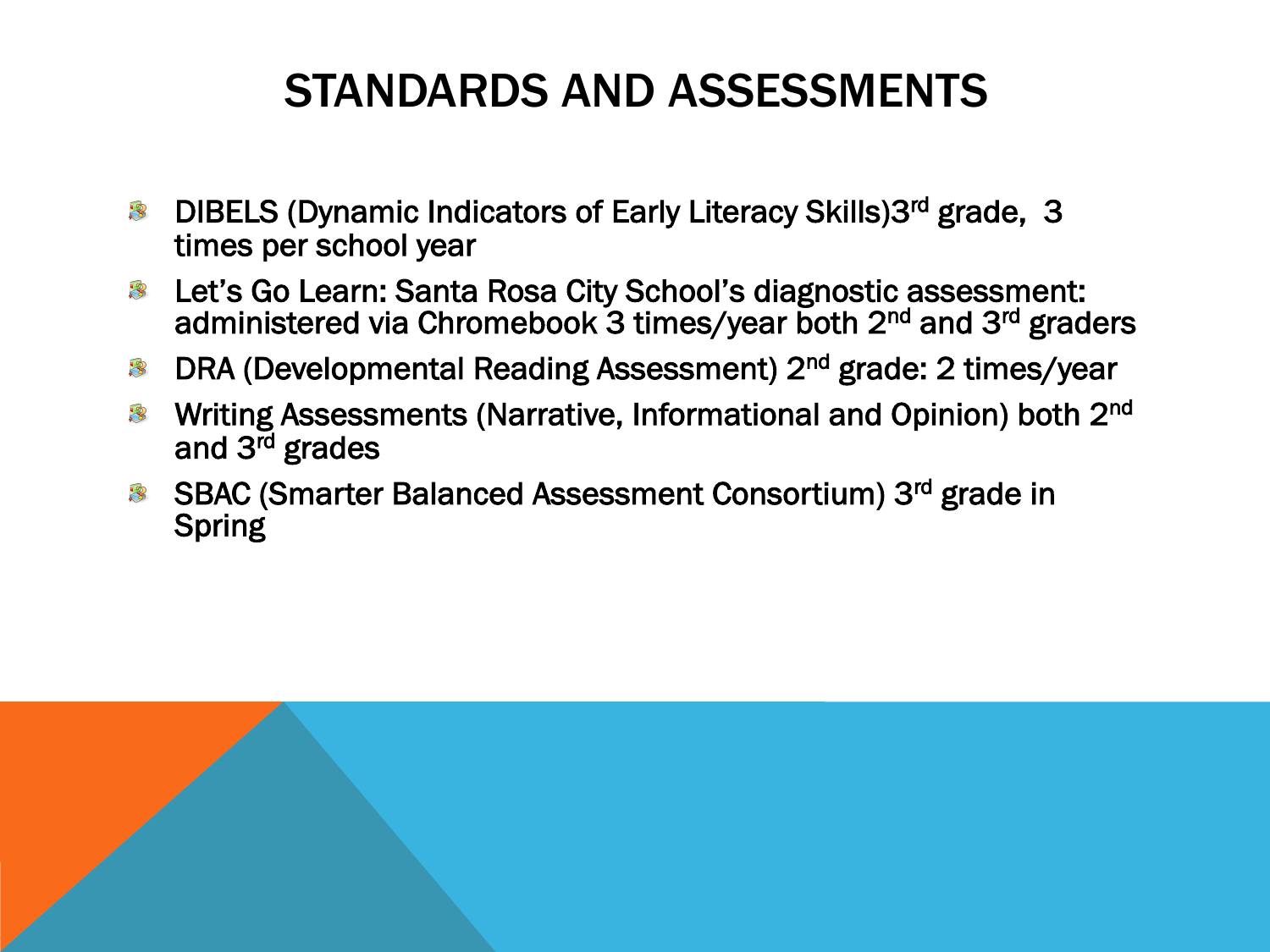### ENRICHMENT

 $\Box$  Poetry and Painting

q Yoga

 $\square$  Sewing

 $\Box$  Coding

□ Makers Workshop

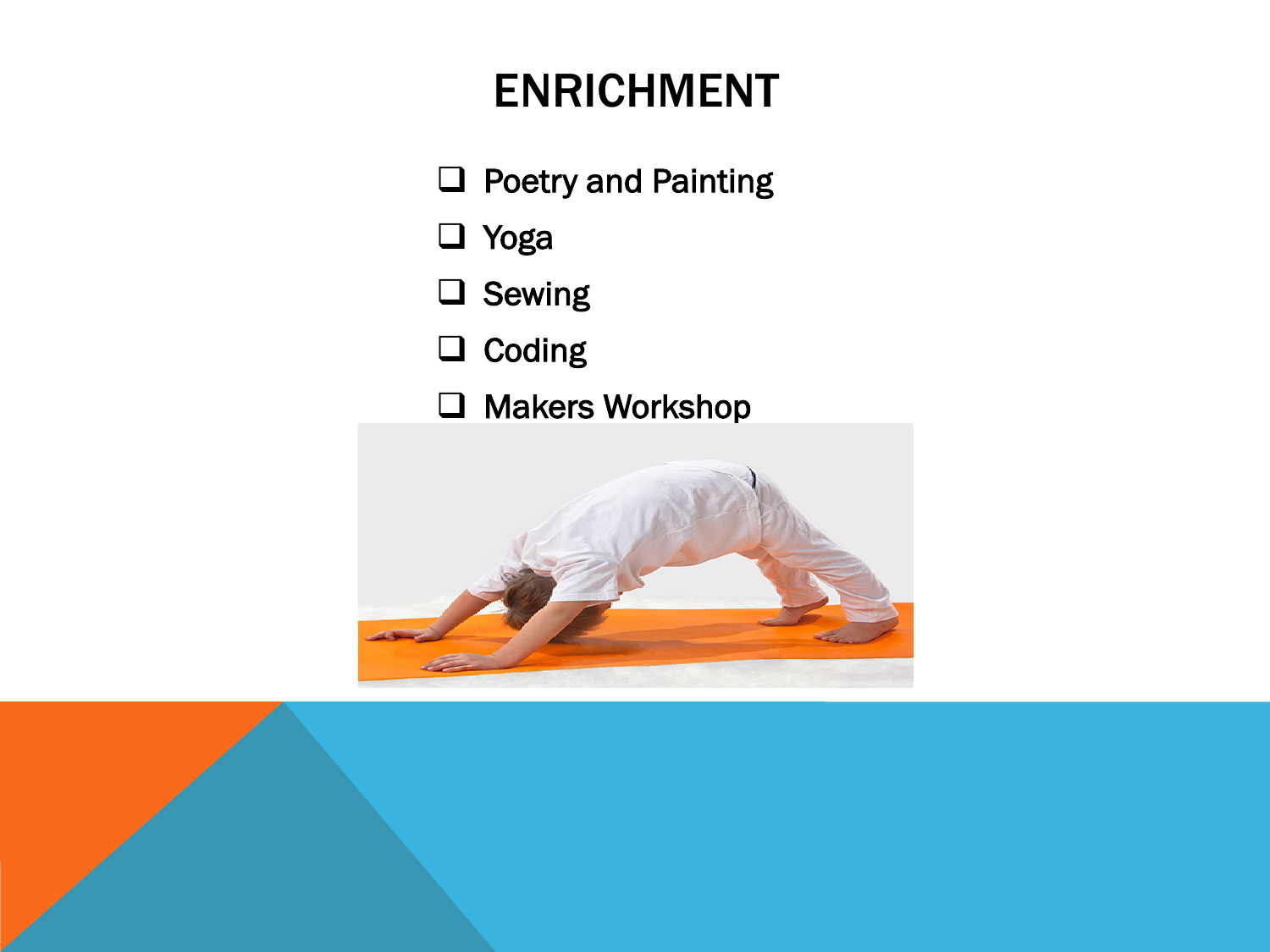## HOMEWORK

- Unfinished classwork
- **IXL**
- **Skill based practice**
- **N** Practice for struggling students
- **\ Agendas: home to school communication; sent home Monday** through Thursday: caregiver read and sign